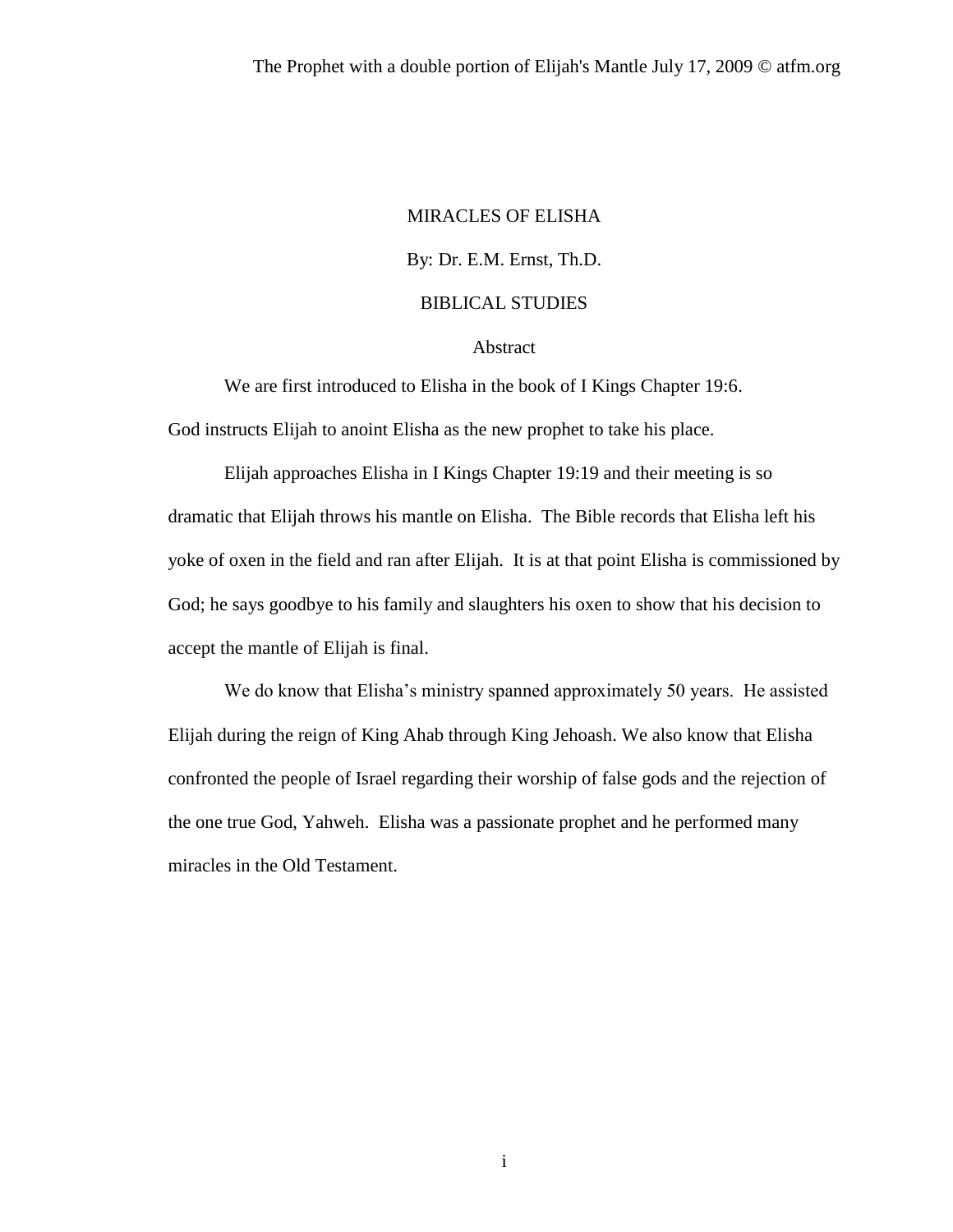# **CONTENTS**

| CHAPTER I INTRODUCTION TO ELISHA & THE MIRACLES HE PERFORMED1 |  |
|---------------------------------------------------------------|--|
|                                                               |  |
|                                                               |  |
|                                                               |  |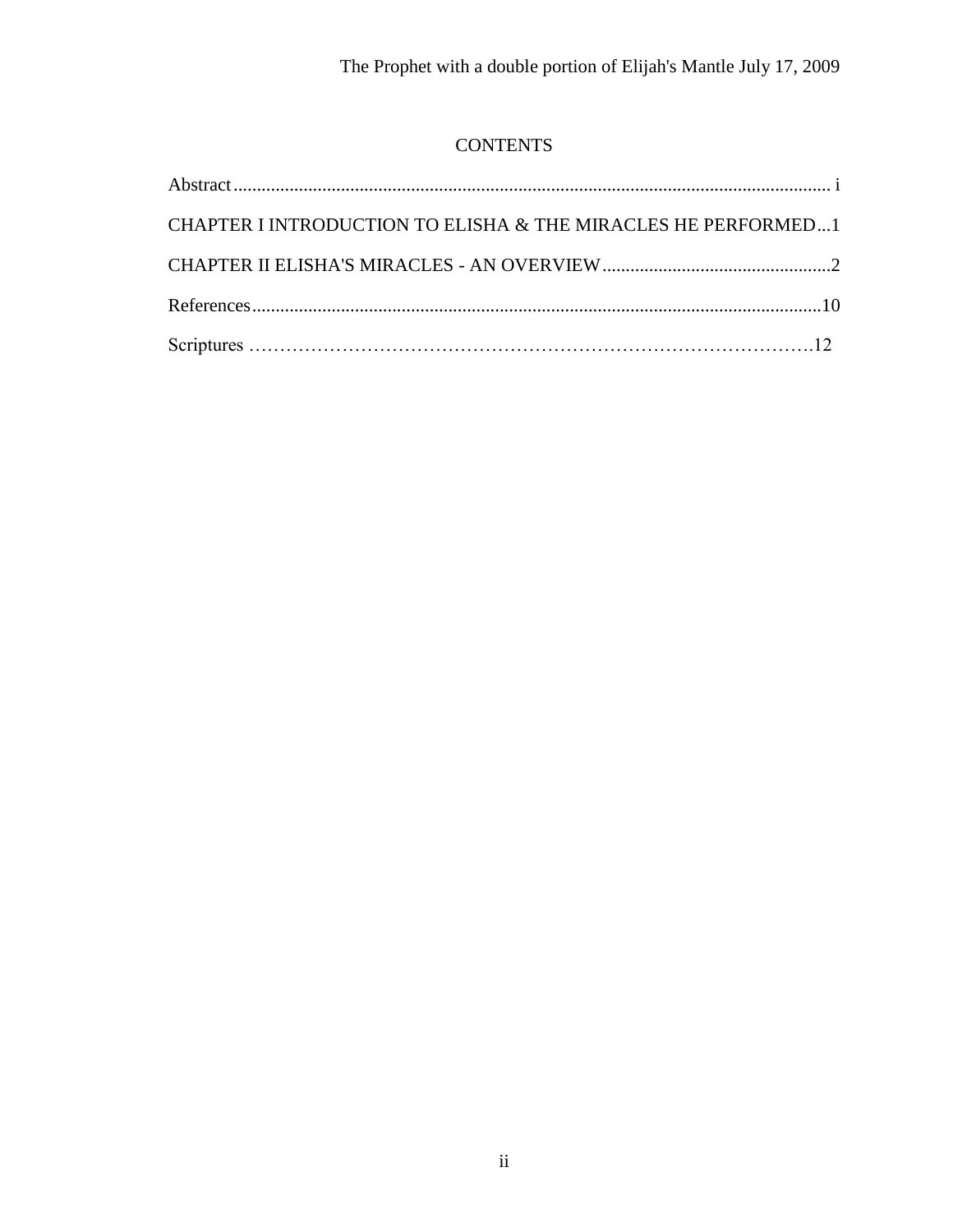### CHAPTER I

# "INTRODUCTION TO ELISHA AND THE MIRACLES HE PERFORMED"

Elisha comes on the scene in I Kings Chapter 19:6 and is commissioned by God and then Elijah bestows his "mantle" to Elisha; then leaves his family and becomes a disciple or protégé of Elijah.

A mantle is a "cloak without sleeves, worn over other garments often thought of figuratively as a symbol of authority or greatness". *(New Standard Encyclopedia Dictionary, page 439)*

Dr. Missler believes that since Elisha was plowing a field with his own yoke of oxen, that he or his family were perhaps wealthy. For Elisha to slaughter his yoke of oxen means that he has nothing to return to once he accepted this commission. Elisha can only look forward because he has asked for a double portion of God's anointing.

The Bible records Elijah performing 14 miracles. The Bible also records the Elisha performing 28 miracles, which can be representative of the "double portion" that Elisha had asked God for.

The miracles that both Elijah and Elisha performed were in response to Israel's wickedness and worshiping of idols and false gods. I have noticed that most, if not all of the miracles that Elisha performed were not for the children of Israel, but Gentiles.

As we touch lightly on each of Elisha's miracles this will give us a better understanding of the God we serve and of His faithfulness, love and mercy towards sinners.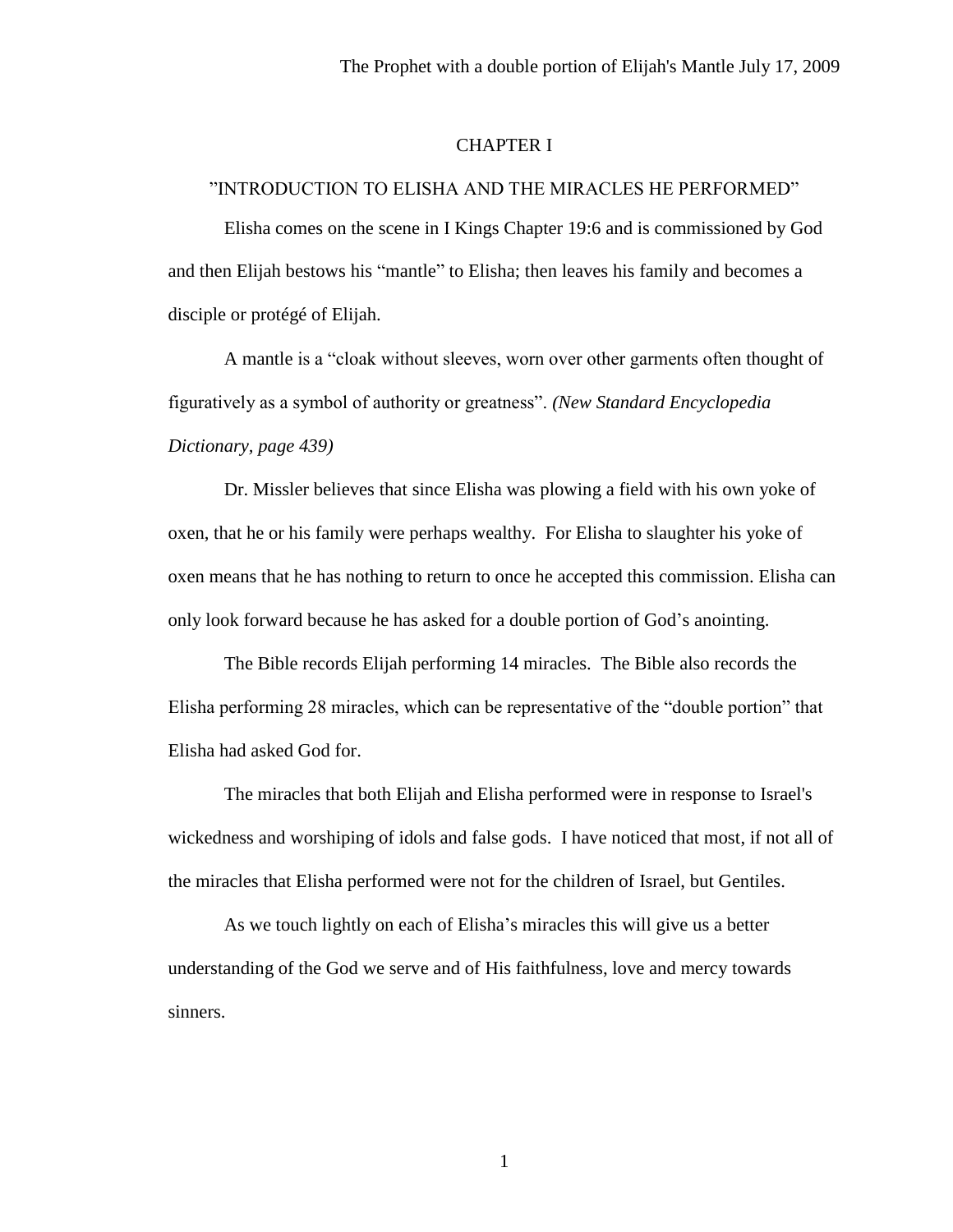# CHAPTER II

### "ELISHA'S MIRACLES - A BRIEF OVERVIEW"

Elisha's first miracle is mentioned in *II Kings 2:14* is called "The parting of the Jordan". We witness in Scripture that Elisha repeated a similar miracle done by Elijah. Elisha uses Elijah's cloak to part the Jordan River and he was able to cross over on dry land.

Elisha's second miracle *II Kings 2:2*1 is called "The healing of the waters". Elisha is asked by the men of the city to notice their situation as the water is bad and their ground is barren. Elisha asks for a bowl of salt and throws the salt into the water and he decrees no more barrenness or death and the water is then drinkable.

Miracle number three is "The curse of the she bears", and is found in II Kings 2:24. Elisha departs from the city whose waters he just healed and he is approached by a group of young people that mocked him. The word "youths" is translated idolatrous or infidels, possibly men in their late teens or early 20s.

The term used by them "Go up" is speculation that they were suggesting that Elisha go to the same place he Elijah went as they did not want a prophet of the living God to confront their idolatrous practices. Elisha pronounces a curse on them then the "she bears" came from the woods and devoured all 42 of them.

Miracle number four "Filling of the valley with water", II Kings 3:17. This miracle was in response to the Moabite king, Mesha who had engaged Israel along with the Kings of Judah and Edom in battle. God provided water for the cattle and livestock for Israel and their allies against Moab. Elisha had told them to dig ditches in the valley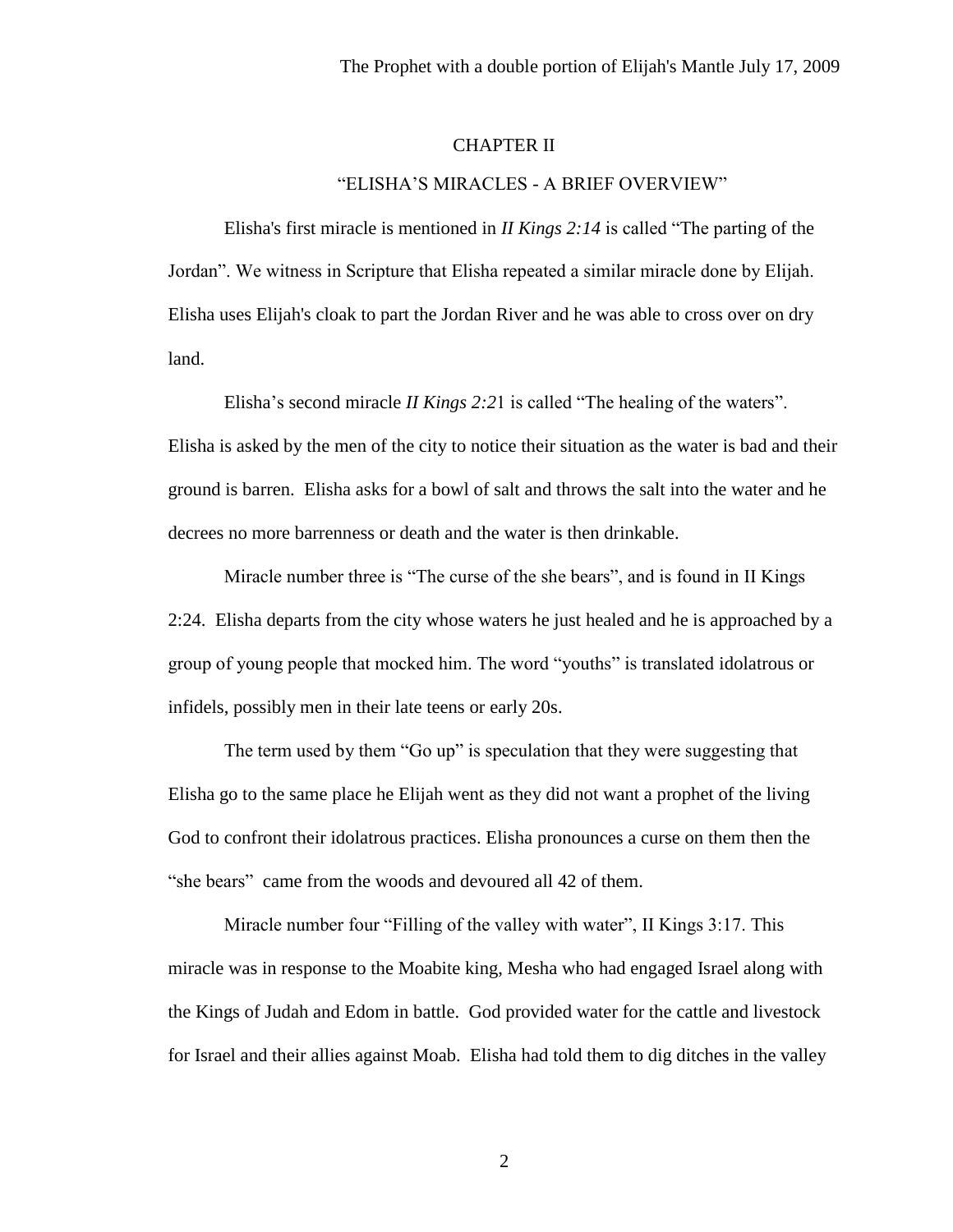and that they would not see any wind or rain but that God would supernaturally provided the water. This enabled the kings of Israel, Edom and Judah to have a victory over Moab.

The fifth miracle was during the same battle of Israel, Judah and Edom against Moab. Found in II Kings 3:22 and called "Deception of the Moabites in the valley of blood". The Moabites get ready for battle in the morning and they see the sunrise and the reflection of the sun against the water in the valley and presume that Israel, Judah and Edom have turned on each other and they believe what they see is their enemy's blood.

Moab proceeds to approach the camp of Israel believing all inhabitants are dead. However, the Israeli forces rise up and attack the Moabites with the element of surprise thereby slaughtering many and they withdrew.

Miracle number six is called "Miracle of the vessels of oil". (II Kings 4:4). A woman whose husband had been a prophet and he died; she cried out to Elisha and tells him that a creditor wants to take her two sons as slaves for repayment of a debt. She tells Elijah she has no money and he asks her what she has in the house of sale value. She tells him she has some empty vessels; Elisha then tells her to borrow vessels from everyone in her neighborhood.

The widow woman acts in faith and does what Elisha instructs her to do; which is to take her last bit of oil and begin to start pouring oil into the empty vessels. Her vessel never ran dry. When the last borrowed vessel was full of oil, the pouring ceased. Elisha instructs the widow to sell the oil for the repayment of debt.

This particular miracle I believe addresses the Gospel message in which we as sinners owe a debt that cannot be repaid, which leaves us as slaves to sin. However, God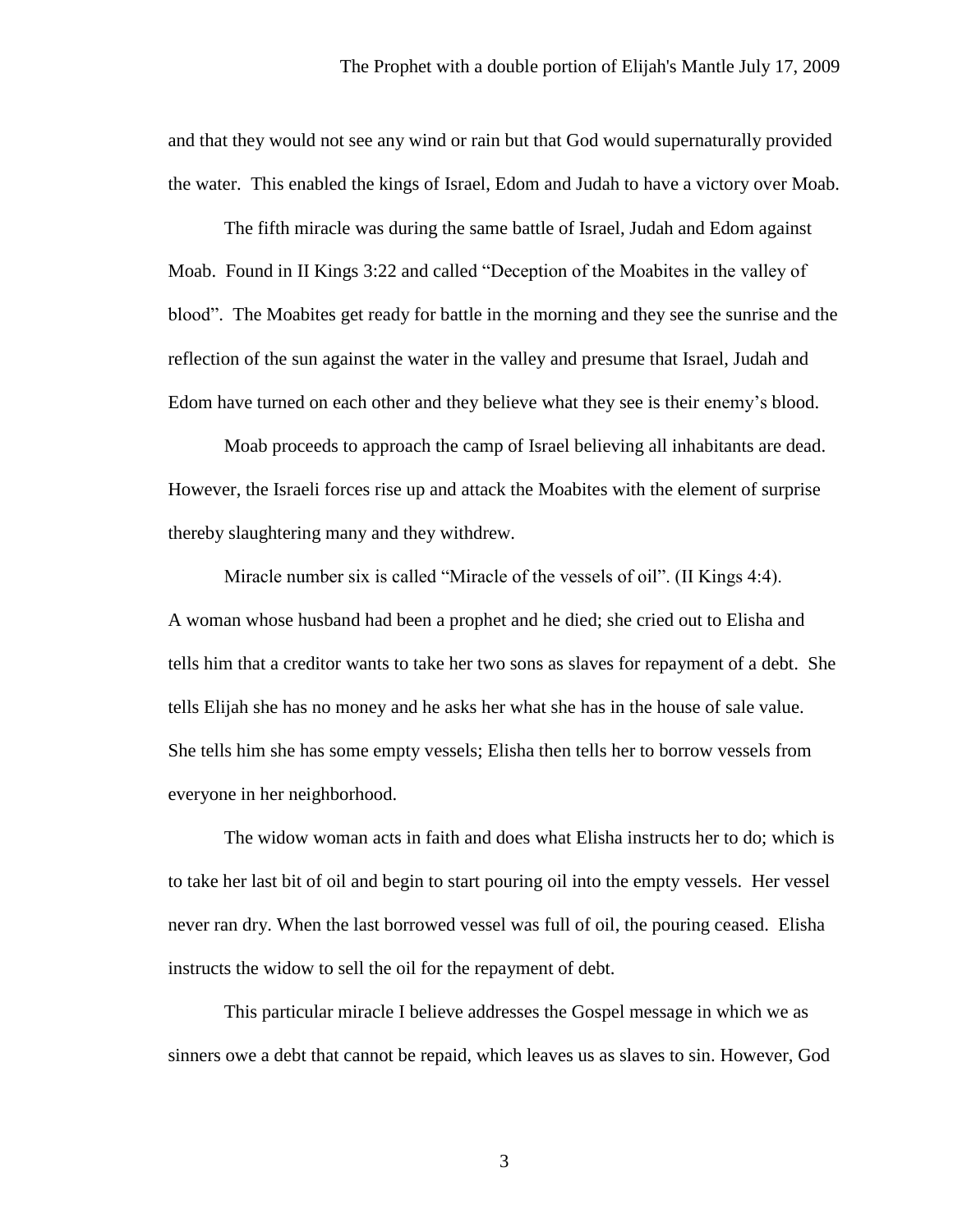does a miracle and sends the oil of his Holy Spirit and there is no limit. He pours out fresh oil as repayment of our debt so that we can walk in liberty and wholeness.

Miracle number seven is "The prophecy of the Shunammite woman that would have a son". (II Kings 4:16) There was a Shunammite woman who made provision for Elisha in her home recognizing that he was a man of God. She would often open her home to him for meals and as a rest stop. One day when Elisha was passing through he had asked the Shunammite if there was anything he could do for her. Since she did not ask for anything, Gehazi told Elisha that she had no children and that her husband was old in years. Her response was "No my lord, man of God do not lie to your maidservant". Elisha prophesied over her and she conceived, bore a son just as Elisha had foretold.

Miracle number eight is "Resurrection of the Shunammite's son", (II Kings 4:34) In II Kings Chapter 4:18 we are told that the Shunammite's son grows and later is in the field as he complains of the headache, and then goes to his mother falls down and dies.

The Shunammite takes her son and has him placed on Elisha's bed. She then asks her husband to saddle a donkey, and to grab the man of God and bring him back or home. We read that Elisha performed similar miracles as Elijah did. Elisha prays, then lays across the child and life is restored to his body.

Miracle number nine is "Healing of the gourds" (II Kings 4:41). Elisha returns to Gilgal and there was a famine in the land. Some servants gathered wild gourds to serve food to the sons of the prophets however they were poisonous. Elisha takes flour and tosses it into the pot and the stew was not harmful.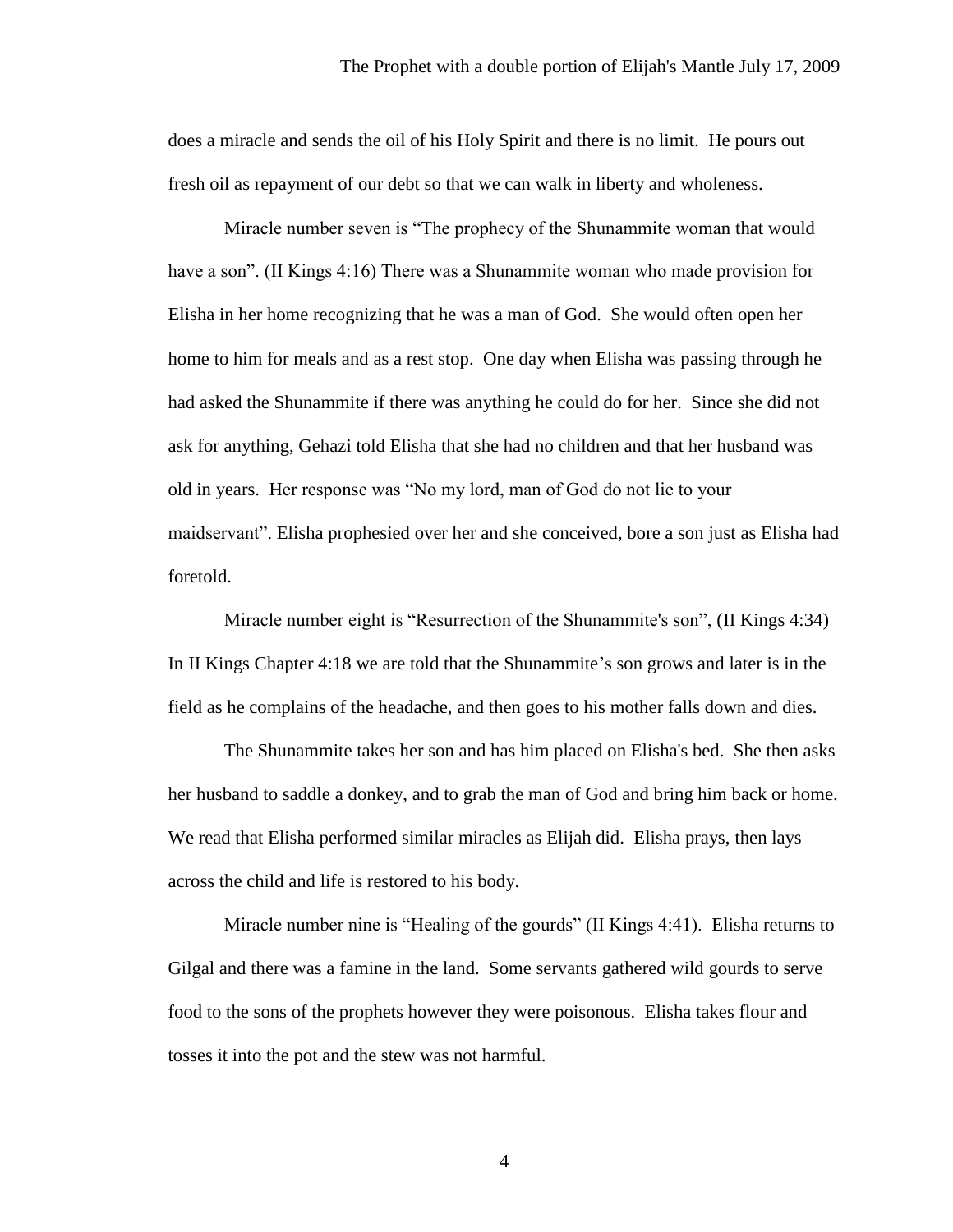Miracle number 10 is "Miracle of the bread", (II Kings 4:43). Elisha arrives in Baal Shalisha and is presented with first fruits of twenty barley loaves and ripened grain in a knapsack. Although, Elisha is with a group of a hundred or more he prays and asks the servants to distribute the food to the group of hungry men. Elisha tells the servants that they will have food left over, everyone eats and is filled.

Miracle number 11 is "The cleansing of Naaman" (II Kings 5:14). Naaman is the commander of the Syrian Army and is struck with leprosy. His wife's maidservant tells her about the prophet of God, Elisha who may be able to heal Naaman of his leprosy.

Naaman tells the king who in turn writes a letter to the king of Israel inquiring of the man of God and then sends silver and clothing as a peace offering.

Naaman presents himself to Elisha and Elisha instructs Naaman to dip in the Jordan River seven times and his flesh would be clean.

Naaman is filled with pride and refuses to dip in the Jordan, as Elisha did not perform the miracle to Naaman's specifications or he may have felt this was too simple a task for such a "great" man. Naaman is insulted and storms off. His servants ask him why he did not do as the Prophet said.

I think the servants said, what's the big deal if you don't get healed your no worse, but if you do get healed that would be a testimony of God. Naaman has a change of heart and does what Elisha instructs him and gets healed. He proclaims as a Gentile that God is the only God who is able to heal. Naaman offers Elisha money and clothing but Elisha rejects the offer.

Miracle number 12 is "The perception of Gehazi's transgression" (II Kings 5:26).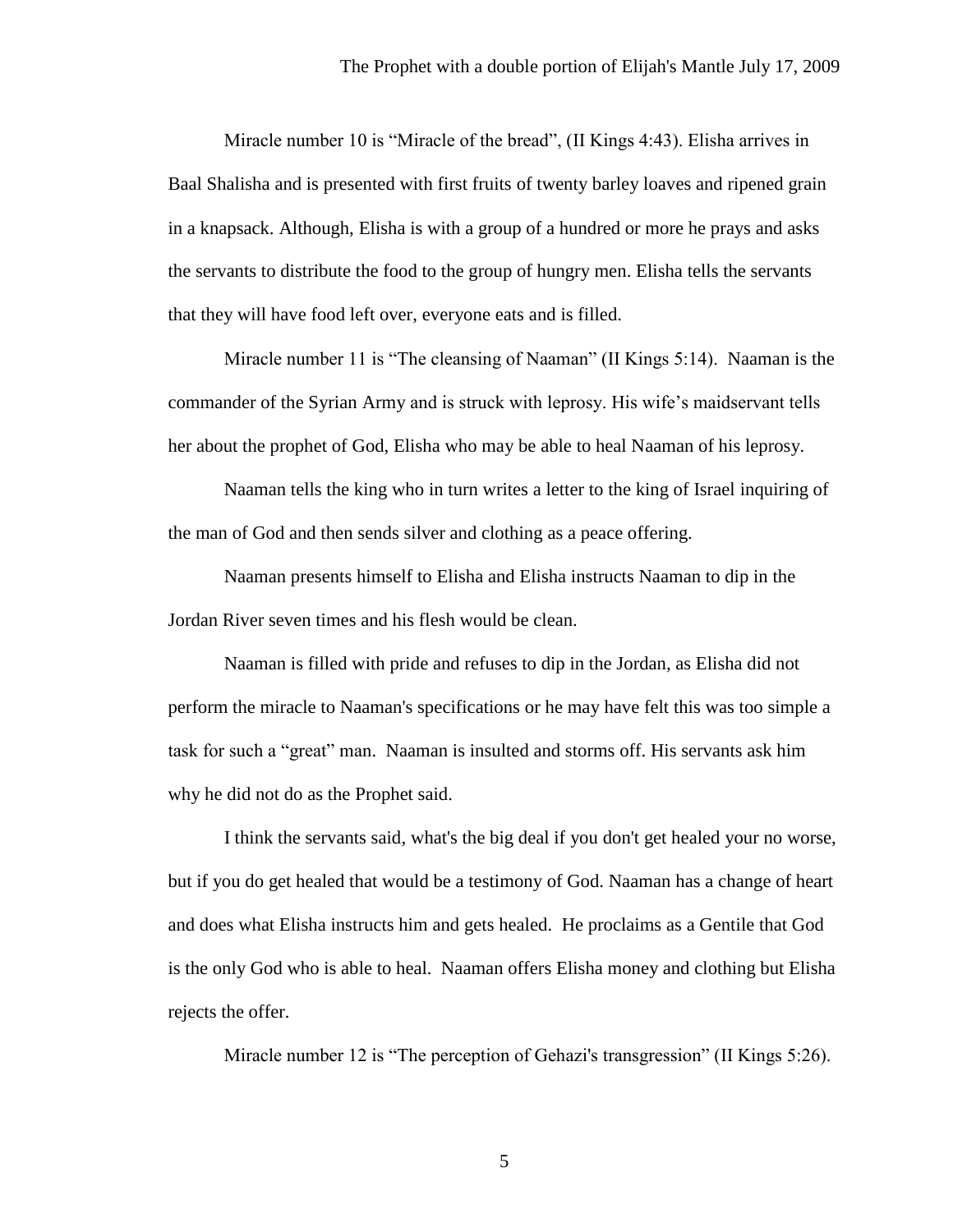Gehazi lets his greed get the way and he pursues Naaman and tells him that Elisha changed his mind and wants 10 talents of silver and two changes of garments. Naaman in his appreciation accommodates Gehazi's request and gives him the goods.

Miracle number 13 is "Cursing Gehazi with leprosy" (II Kings 5:27). Gehazi returns to Elisha and is asked by Elisha where he has been. Gehazi lies to Elisha and tells him, "Your servant did not go anywhere". Elisha tells Gehazi that he knows what he did and that the leprosy that Naaman was healed from was now transferred to him and his descendents forever.

Miracle number 14 is "Floating of the ax head", (II Kings 6:6). Elisha is instructing the sons of the prophets. The sons of the prophets outgrow their current dwelling and proceed to build a new dwelling. They cut down trees for the structure and borrow tools for the task. During the course of building, one of the ax heads flies off into the Jordan River. Elisha, knowing that this is a borrowed ax, takes a stick throws it into the Jordan and the ax and floats to the surface.

Miracle number 15 is the, "Prophecy of the Syrian battle plans", (II Kings 6:9). The king of Syria makes battle plans against Israel. The king of Israel sends for the man of God, who is Elisha. Elisha then makes known to the king of Israel the Syrian's battle plan and warns the king to not pass by that place.

The Syrian king wants to find out if there is a traitor among his men, as Israel was forewarned about the location and the plans of their attack. They plead with the Syrian king and tell him there is no traitor, only Elisha who knows what is spoken in the king's bedchamber.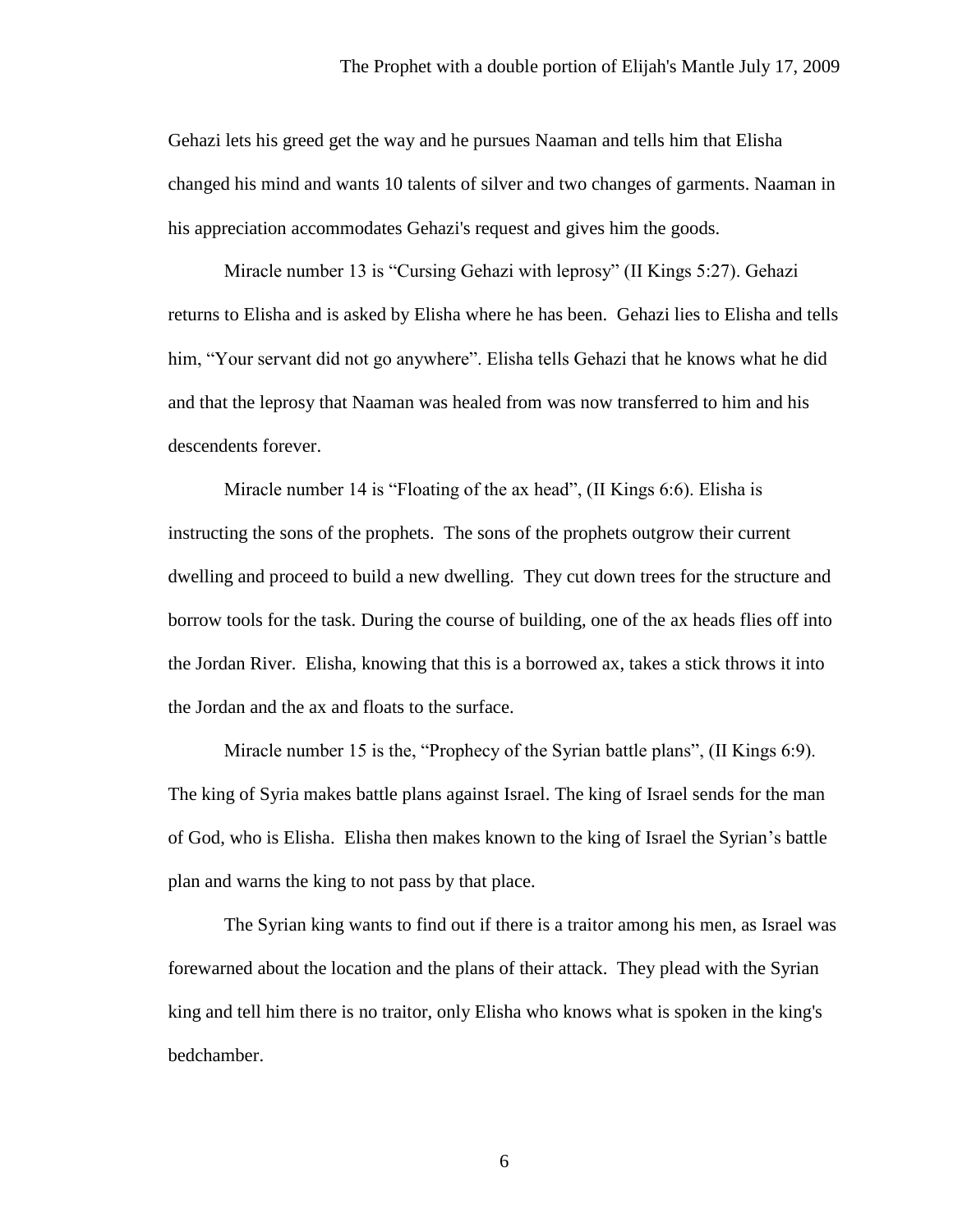Miracle number 16 is "The vision of the chariots", (II Kings 6:17). During this same battle, Elisha tells Israel's army to not fear, as the power of God is with them. Elisha prays that the eyes of the Israelite army would be opened to see the mountains full of horses and chariots that were on their side.

Miracle number 17 is "Smiting the Syrian army with blindness", (II Kings 6:18) When the Syrians came to fight the battle, Elisha prayed that they would be struck with blindness according to his word.

Miracle number 18 is "Restoring the site of the Syrian army", (II Kings 6:20) Elisha asked the Lord to open the eyes of the Syrian army, then they saw they were in Samaria. The king of Israel inquired of Elisha and asked if he should kill the Syrians and the Elisha replied, "No, do not kill them".

Elisha had prepared a meal for the Syrians to eat and drink and this band of Raiders never bothered Israel again for fear of their God.

Miracle number 19 is "Elisha prophesies the end of the great famine", (II Kings 7:1) Elisha says to hear the word of the Lord that the famine would be over. An officer of the king doubts Elisha's Word and asks, "How can this be?"

Miracle number 20 is "The scoffer", (II Kings 7:2). Elisha then tells him you will see the end of the famine, but you shall not eat of it. This is the judgment passed on to the officer or doubting God.

Miracle number 21 is "Syrians deceived with the sounds of chariots", (II Kings 7:6). The Syrians approach the city gates of Samaria however, upon the outskirts of the town, the Syrians start to hear the sound of horses and chariots, who they perceive to be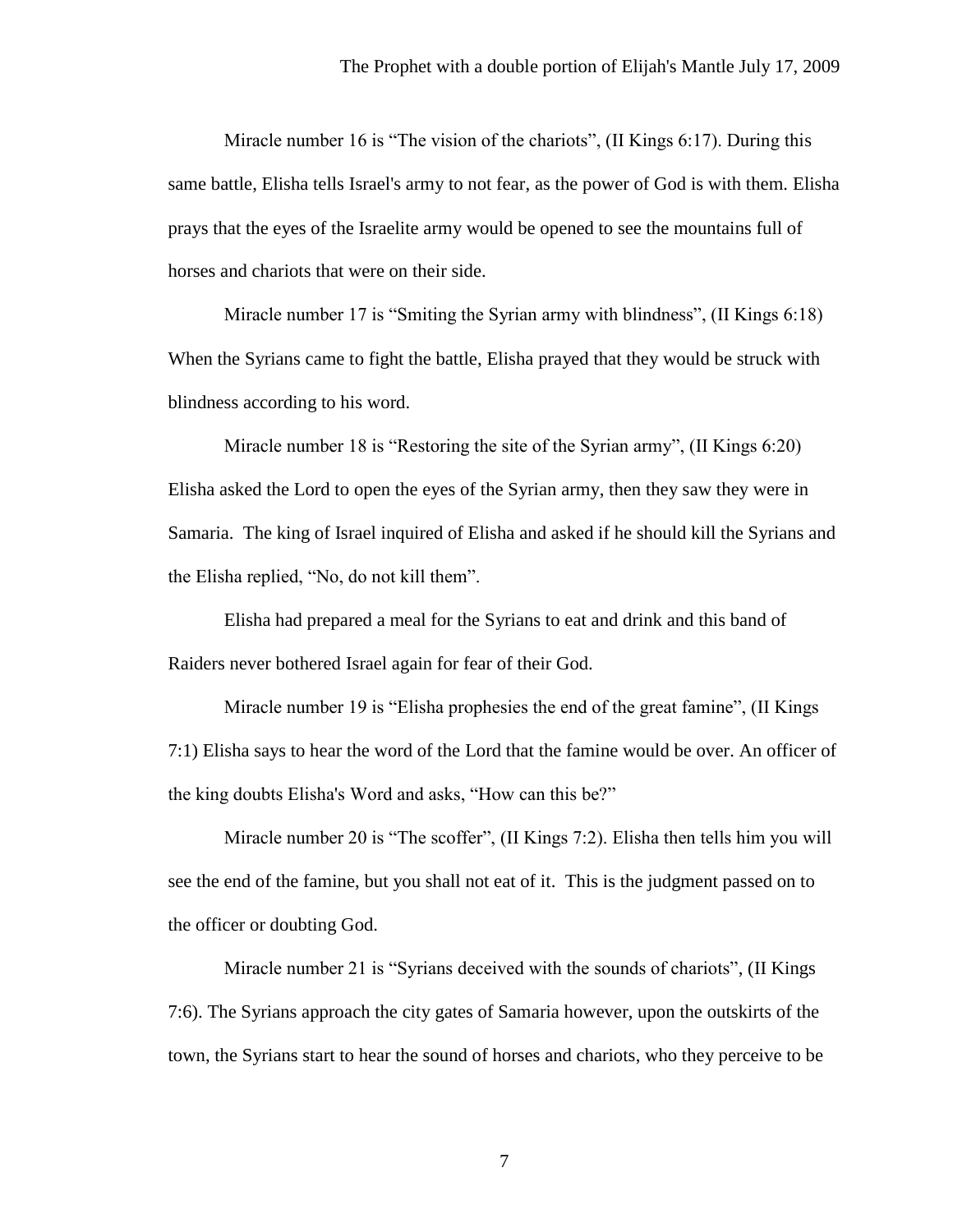the Egyptians and the Hittites. They flee for their lives thinking that Israel has hired an army to defeat them.

Miracle number 22 is "Prophecy of the seven-year famine", (II Kings 8:1). Elisha approaches the Shunammite woman whose son had been restored and he tells her to go in her house and gather whatever she can for the Lord is calling for a famine that will come upon land for seven years. The Bible tells us that it came to pass the end of the seven years the woman returned from the land of the Philistines and she appealed to the king for her house and her land. Gehazi bore witness of who she was in her property was restored

Miracle number 23 is "The prophecy of Ben-Hadad's untimely death", (II Kings 8:10). Elisha visited BenHadad king of Syria who is ill. Elisha is asked by BenHadad's servant if he shall live. Elisha responds by saying that BenHadad king of Syria will recover from his disease, but will surely die another way.

Miracle number 24 is "Elisha prophesies Hazael's cruelty to Israel", (II Kings 8:12). Elisha prophesied that when BenHadad would die that Hazael would reign in his place. Elisha wept when he was shown in a vision by God the cruelty Hazael would inflict upon the people.

Miracle number 25 is "Jehu smites the house of Ahab", (II Kings 9:7). Jehu is anointed king of Israel and is instructed by Elisha to strike down the house of Ahab in vengeance for the blood of God's servants that had suffered or been murdered by the hand of Jezebel and Ahab.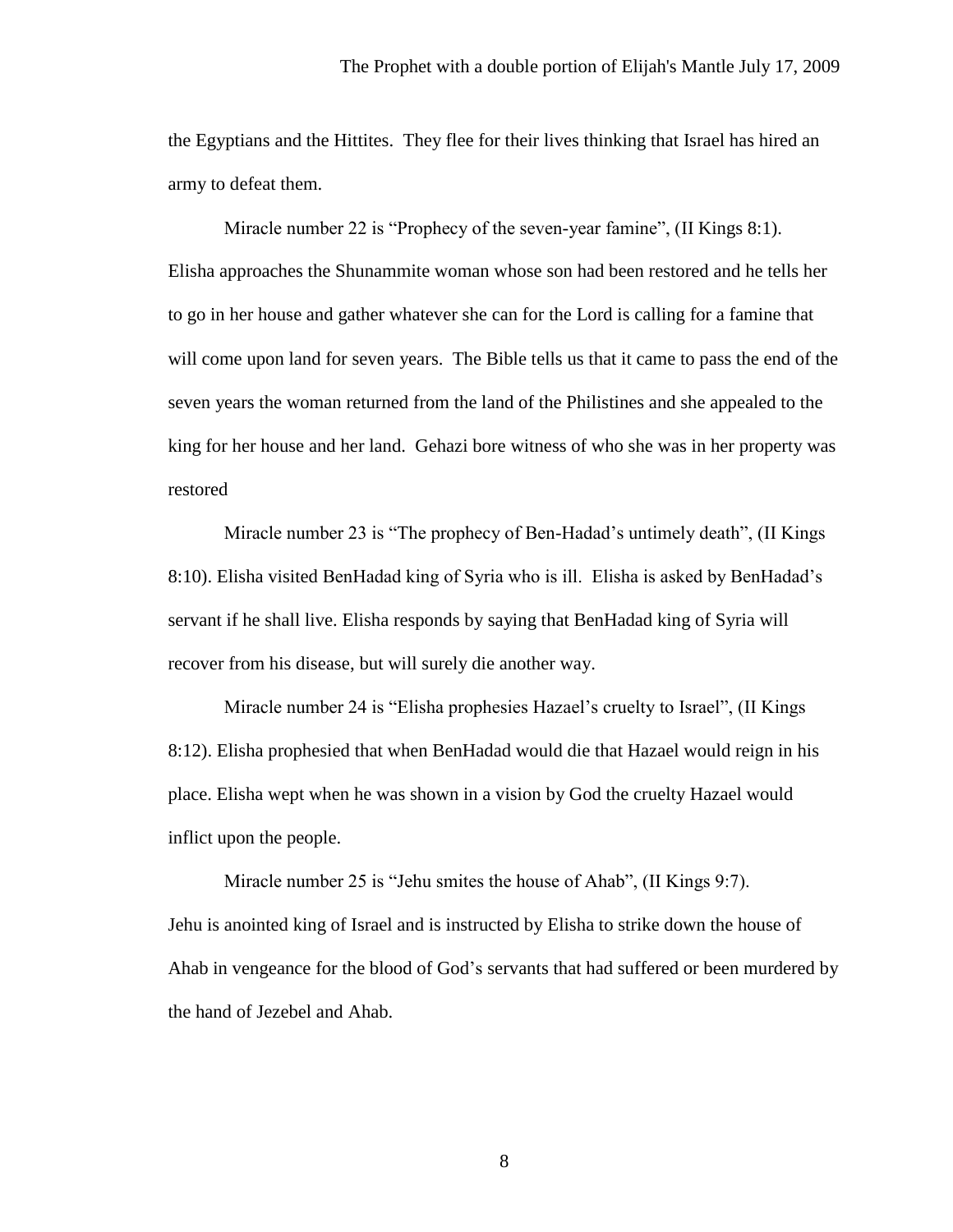Miracle number 26 is "Joash smites the Syrians at Aphek", (II Kings 13:17) Elisha becomes ill and he recognizes that this is the end of his life. Joash, King of Israel morns at the bedside of Elisha.

Elisha prophesies to Joash and has him take a bow and arrow and instructs Joash to attack the Syrians at Aphek. Elisha gives specific instructions on how to defeat the Syrians.

Miracle number 27 is "That Joash smites the Syrians three times and they are not consumed", (II Kings 13:19). Elisha had given instructions to Joash on how to smites the Syrians. Elisha died and was buried but we read in II Kings 13:25 that Joash attempted to recapture the cities of Israel three times.

Miracle number 28 is "The resurrection of the man that touched the bones of the Elisha:, (II Kings 13:21). We read that after Elisha was buried that a band of raiders from Moab invaded the land. Some men were burying a man and they decided to spy on the Raiders from Moab. They put the man in the tomb with Elisha. As the man's body touched the bones of Elisha he was revived stood to his feet.

In conclusion, there are many miracles that Elisha performed and God's name was glorified by some. We read that even in death Elisha had power beyond what most of us have seen in our lifetime. However, we have been promised the Holy Spirit as a deposit on the power of God.

It is my prayer that the church would see a revival of miracles that were prevalent during Elisha's life.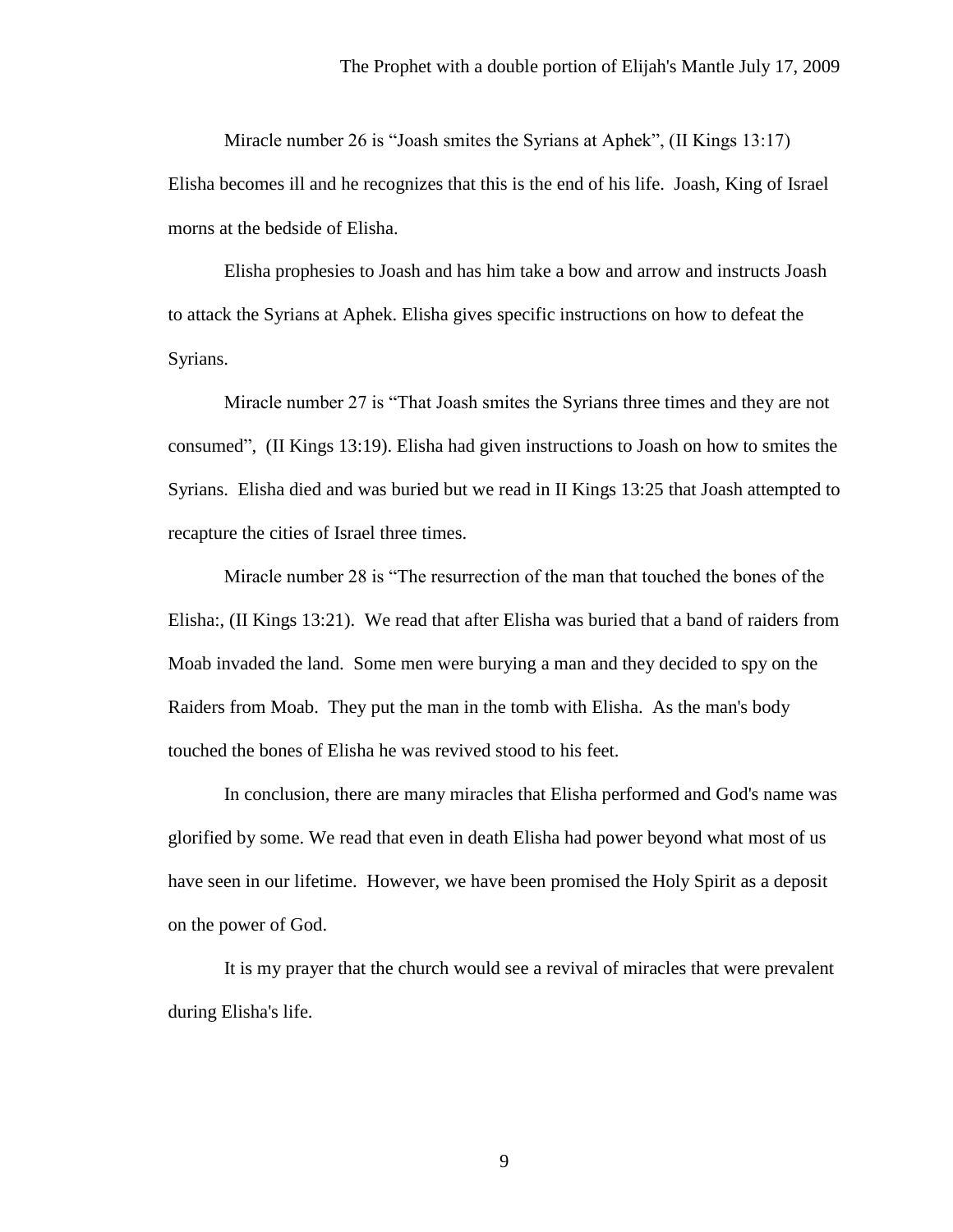# References

- Webster Illustrated Contemporary. (1988). 40. In *New Standard Encyclopedia Dictionary* (1st ed., Vol. 1, p. 439). Chicago: J.G. Ferguson Publishing Company.
- William C. Williams. (2003). *They Spoke From God* (1st ed., Vol. 1) [They spoke from God a Survey of the Old Testament] (William C. Williams & Stanley M. Horton, Eds.). Springfield, MO: Gospel Publishing House. (Original work published 2003)
- NKJV John Macarthur. (1997). *the Macarthur Study Bible* (1st ed., Vol. 1) [The Macarthur Study Bible]. Nashville, Tenn.: Thomas Nelson/Word Publishing, Inc. (Original work published 1997)
- David Pyles. (Feb 2009). *Double Portion of God's Spirit* (1st Ed.) [Brochure]. Author. Retrieved August 9, 2009, from www.bcbsr.com/survey.eli.htm Web site:
- Dr. Chuck Missler. (July 2003). *1 Kings & II Kings Bible Study* [MP3 on line recording] (CD0415 parts 15). K-House, ID: K-House/6640 radio.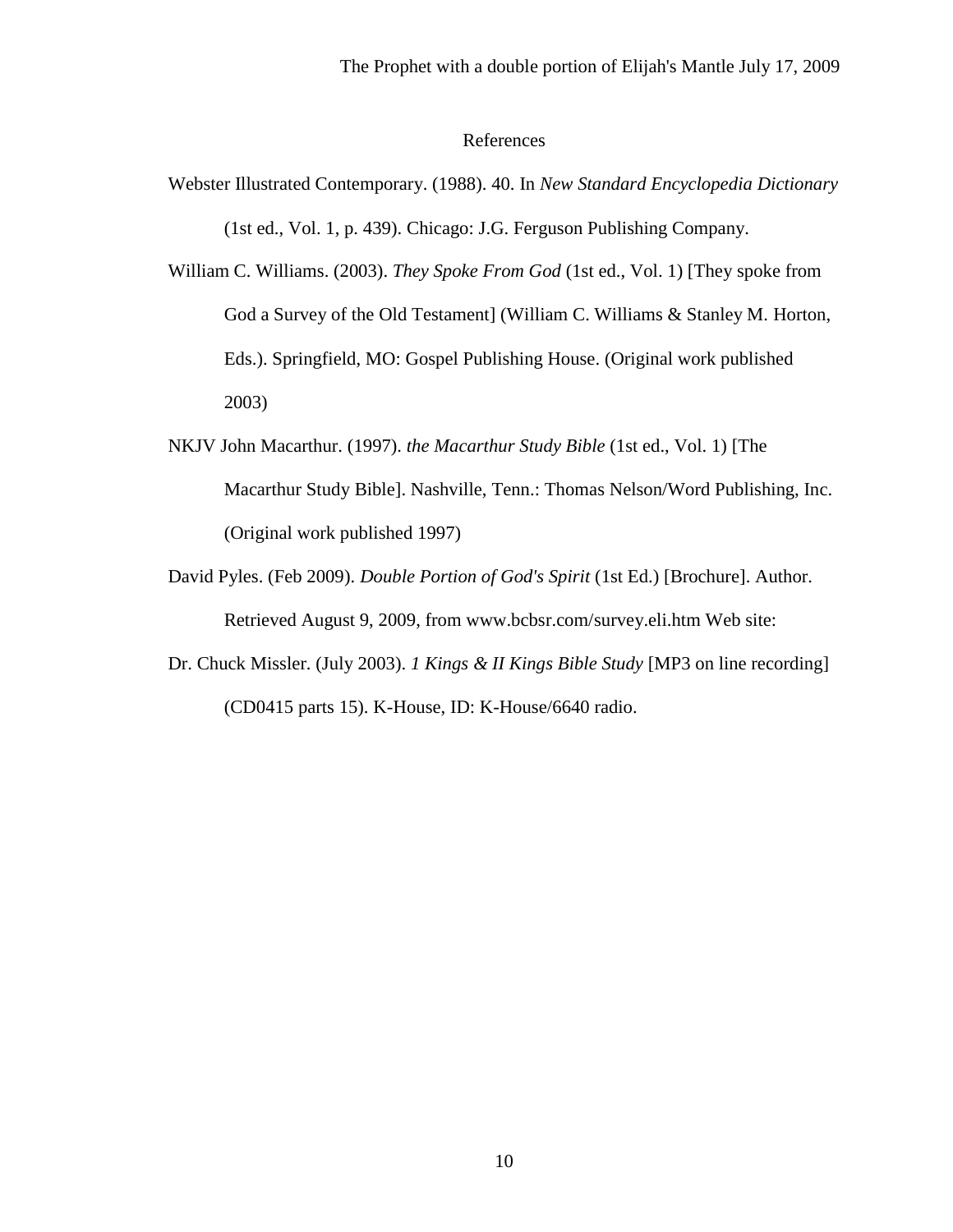# *Miracles in the Ministry of Elisha:*

1) Parting of the Jordan (2Ki 2:14)

2) Healing of the waters (2Ki 2:21)

3) Curse of the she bears (2Ki 2:24)

4) Filling of the valley with water (2Ki 3:17)

5) Deception of the Moabites with the valley of blood (2Ki 3:22)

6) Miracle of the vessels of oil (2Ki 4:4)

7) Prophecy that the Shunammite woman would have a son (2Ki 4:16)

8) Resurrection of the Shunammite's son (2Ki 4:34)

9) Healing of the gourds (2Ki 4:41)

10) Miracle of the bread (2Ki 4:43)

11) Healing of Naaman (2Ki 5:14)

12) Perception of Gehazi's transgression (2Ki 5:26)

13) Cursing Gehazi with leprosy (2Ki 5:27)

14) Floating of the axe head (2Ki 6:6)

15) Prophecy of the Syrian battle plans (2Ki 6:9)

16) Vision of the chariots (2Ki 6:17)

17) Smiting the Syrian army with blindness (2Ki 6:18)

18) Restoring the sight of the Syrian army (2Ki 6:20)

19) Prophecy of the end of the great famine (2Ki 7:1)

20) Prophecy that the scoffing nobleman would see, but not partake of, the abundance (2Ki 7:2)

21) Deception of the Syrians with the sound of chariots (2Ki 7:6)

22) Prophecy of the seven-year famine (2Ki 8:1)

23) Prophecy of Benhadad's untimely death (2Ki 8:10)

24) Prophecy of Hazael's cruelty to Israel (2Ki 8:12)

25) Prophecy that Jehu would smite the house of Ahab (2Ki 9:7)

26) Prophecy that Joash would smite the Syrians at Aphek (2Ki 13:17)

27) Prophecy that Joash would smite Syria thrice but not consume it (2Ki 13:19)

28) Resurrection of the man touched by his bones (2Ki 13:21)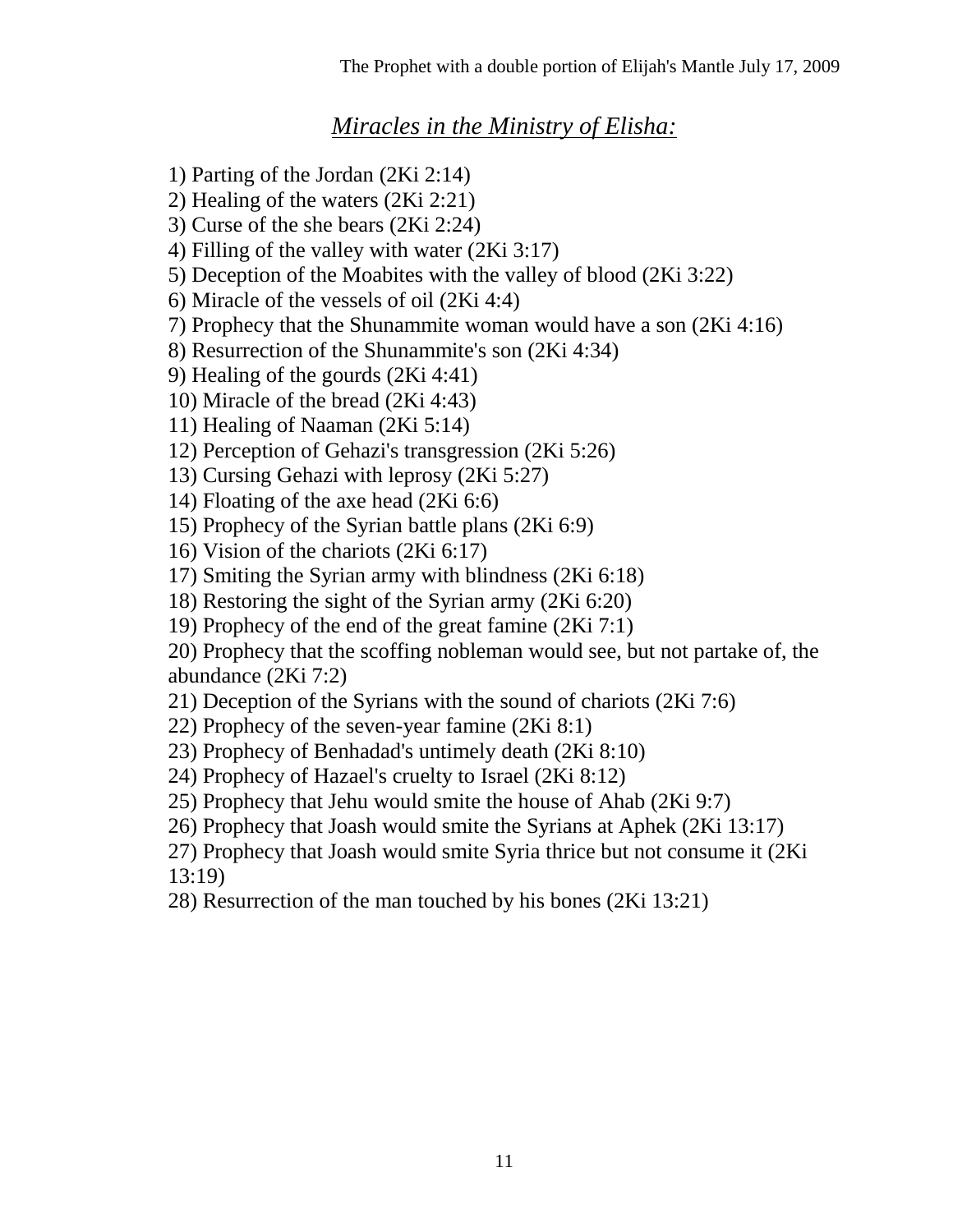- *1 Kings 19:6* Then he looked, and there by his head was a cake baked on coals, and a jar of water. So he ate and drank, and lay down again. NKJV
- **2 Kings 2:14** Then he took the mantle of Elijah that had fallen from him, and struck the water, and said, "Where is the LORD God of Elijah?" And when he also had struck the water, it was divided this way and that; and Elisha crossed over. NKJV
- 2 Kings 2: 21 Then he went out to the source of the water, and cast in the salt there, and said, "Thus says the LORD: 'I have healed this water; from it there shall be no more death or barrenness.'" NKJV
- **2 Kings 2:24** So he turned around and looked at them, and pronounced a curse on them in the name of the LORD. And two female bears came out of the woods and mauled forty-two of the youths. NKJV
- **2 Kings 3:17** For thus says the LORD: 'You shall not see wind, nor shall you see rain; yet that valley shall be filled with water, so that you, your cattle, and your animals may drink.' NKJV
- **2 Kings 3:22** Then they rose up early in the morning, and the sun was shining on the water; and the Moabites saw the water on the other side as red as blood.NKJV
- **2 Kings 4:4** And when you have come in, you shall shut the door behind you and your sons; then pour it into all those vessels, and set aside the full ones." NKJV

**2 Kings 4:16** Then he said, "About this time next year you shall embrace a son." NKJV

**2 Kings 4:34** And he went up and lay on the child, and put his mouth on his mouth, his eyes on his eyes, and his hands on his hands; and he stretched himself out on the child, and the flesh of the child became warm. NKJV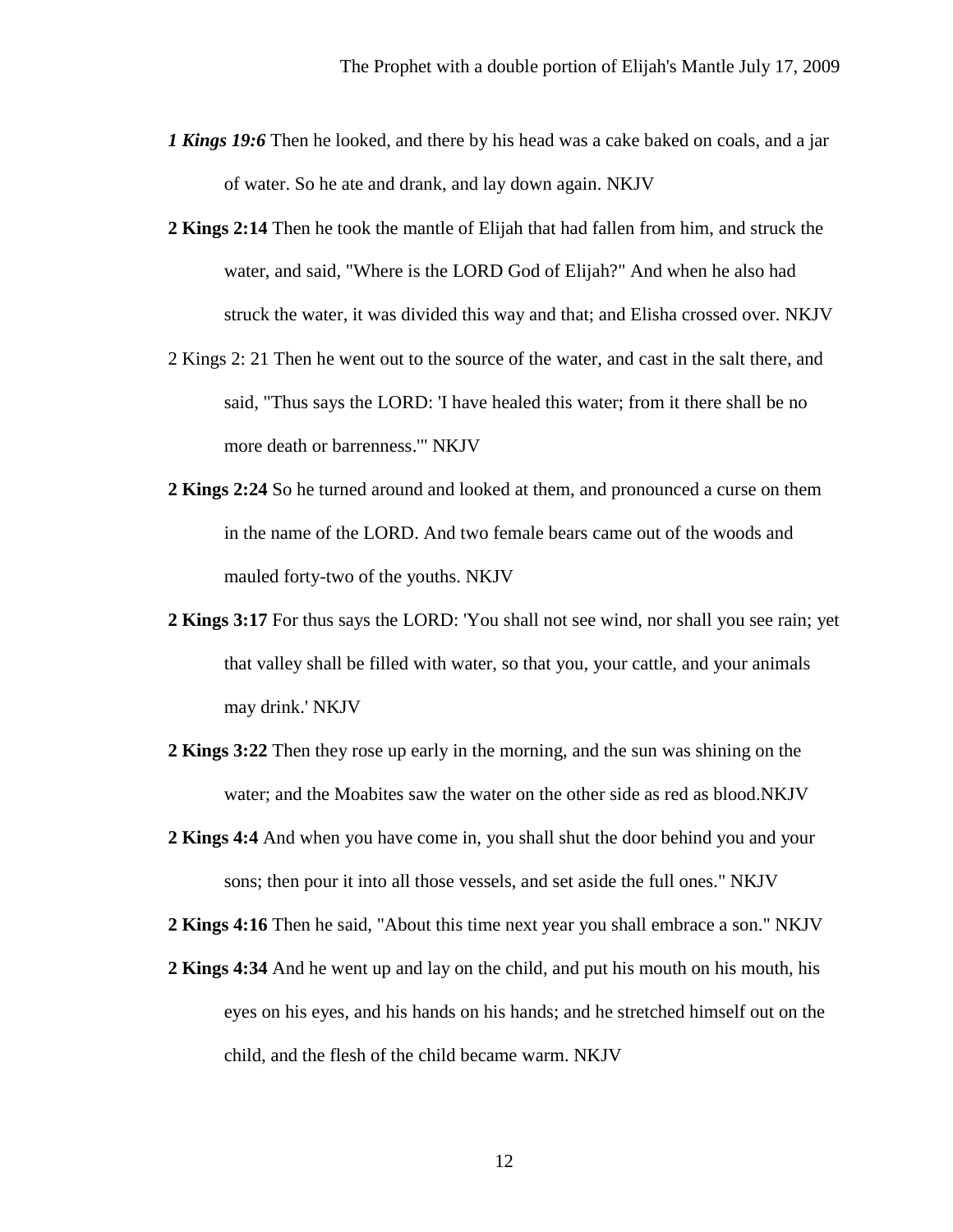- **2 Kings 4:18** And the child grew. Now it happened one day that he went out to his father, to the reapers. 19 And he said to his father, "My head, my head! NKJV
- **2 Kings 4:41** So he said, "Then bring some flour." And he put it into the pot, and said, "Serve it to the people, that they may eat." And there was nothing harmful in the pot. NKJV
- **2 Kings 4:43** But his servant said,"What? Shall I set this before one hundred men?"
- He said again, "Give it to the people, that they may eat; for thus says the LORD:'They shall eat and have some left over.' NKJV
- **2 Kings 5:14** So he went down and dipped seven times in the Jordan, according to the saying of the man of God; and his flesh was restored like the flesh of a little child, and he was clean. NKJV
- **2 Kings 5:26** Then he said to him, "Did not my heart go with you when the man turned back from his chariot to meet you? Is it time to receive money and to receive clothing, olive groves and vineyards, sheep and oxen, male and female servants? NKJV
- **2 Kings 5:27** Therefore the leprosy of Naaman shall cling to you and your descendants forever." And he went out from his presence leprous, as white as snow. NKJV
- **2 Kings 6:6** So the man of God said, "Where did it fall?" And he showed him the place. So he cut off a stick, and threw it in there; and he made the iron float.NKJV
- **2 Kings 6:9** And the man of God sent to the king of Israel, saying, "Beware that you do not pass this place, for the Syrians are coming down there NKJV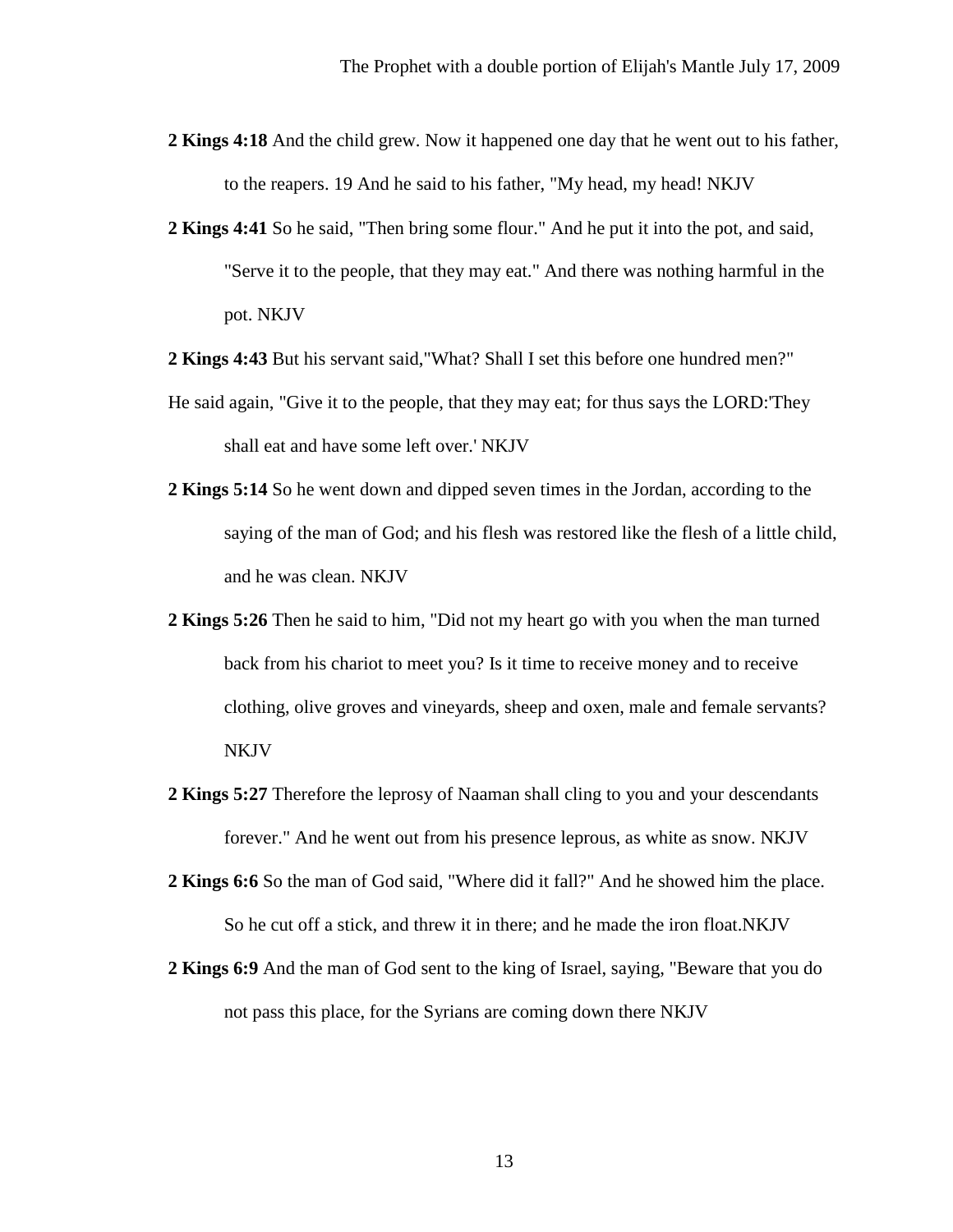- **2 Kings 6:17** And Elisha prayed, and said, "LORD, I pray, open his eyes that he may see." Then the LORD opened the eyes of the young man, and he saw. And behold, the mountain was full of horses and chariots of fire all around Elisha. NKJV
- **2 Kings 6:18** So when the Syrians came down to him, Elisha prayed to the LORD, and said, "Strike this people, I pray, with blindness." And He struck them with blindness according to the word of Elisha. NKJV
- **2 Kings 6:20** So it was, when they had come to Samaria, that Elisha said, "LORD, open the eyes of these men, that they may see." And the LORD opened their eyes, and they saw; and there they were, inside Samaria! NKJV
- **2 Kings 7:1** Then Elisha said, "Hear the word of the LORD. Thus says the LORD:'Tomorrow about this time a seah of fine flour shall be sold for a shekel, and two seahs of barley for a shekel, at the gate of Samaria.'" NKJV
- **2 Kings 7:2** So an officer on whose hand the king leaned answered the man of God and said, "Look, if the LORD would make windows in heaven, could this thing be?" And he said, "In fact, you shall see it with your eyes, but you shall not eat of it." NKJV
- **2 Kings 7:6** For the LORD had caused the army of the Syrians to hear the noise of chariots and the noise of horses — the noise of a great army; so they said to one another, "Look, the king of Israel has hired against us the kings of the Hittites and the kings of the Egyptians to attack us!" NKJV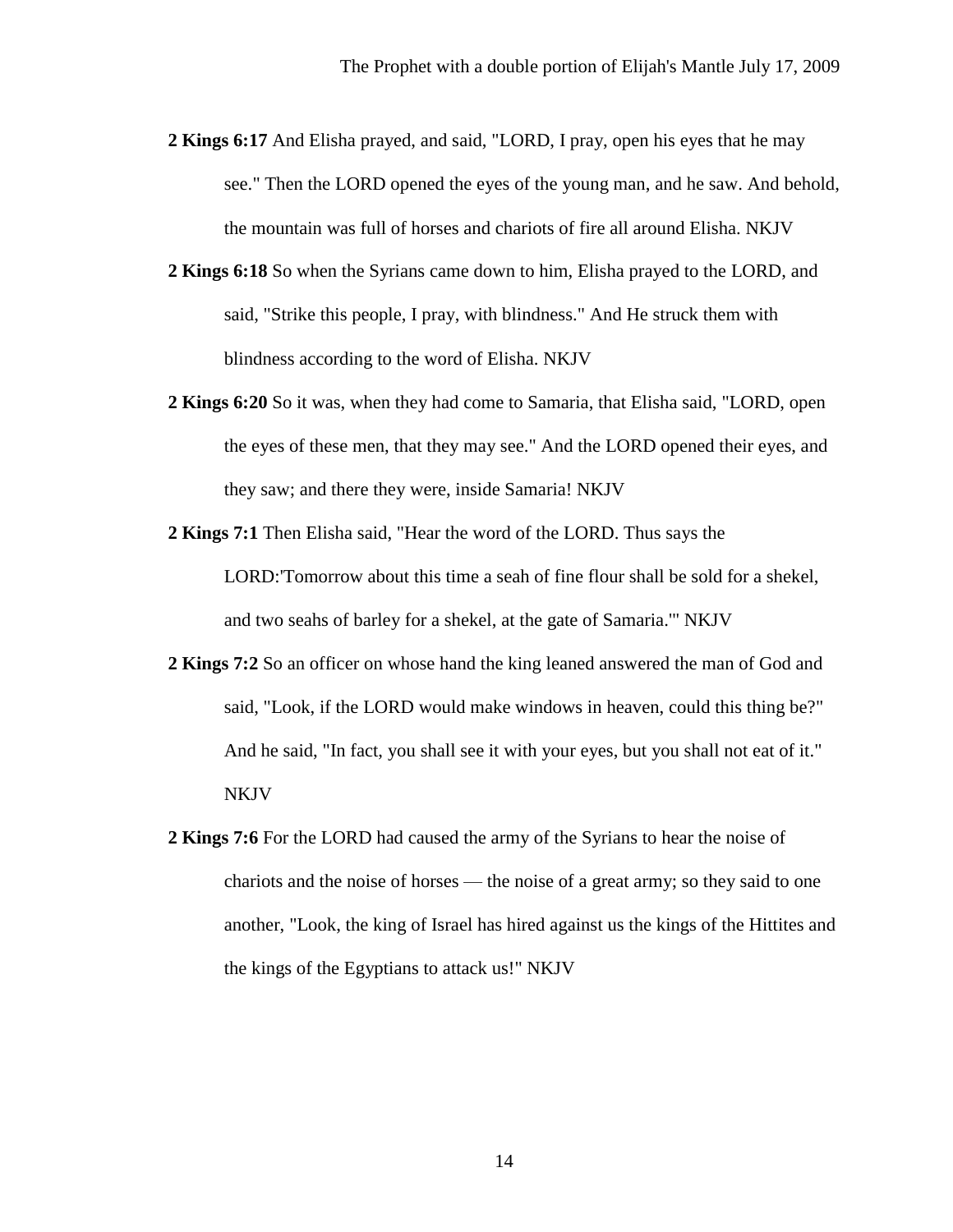- **2 Kings 8:1** Then Elisha spoke to the woman whose son he had restored to life, saying, "Arise and go, you and your household, and stay wherever you can; for the LORD has called for a famine, and furthermore, it will come upon the land for seven years." NKJV
- 2 Kings 8:10 And Elisha said to him, "Go, say to him, 'You shall certainly recover.' However the LORD has shown me that he will really die." NKJV
- **2 Kings 8:12** And Hazael said, "Why is my lord weeping?" He answered, "Because I know the evil that you will do to the children of Israel: Their strongholds you will set on fire, and their young men you will kill with the sword; and you will dash their children, and rip open their women with child." NKJV
- **2 Kings 9:7** You shall strike down the house of Ahab your master, that I may avenge the blood of My servants the prophets, and the blood of all the servants of the LORD, at the hand of Jezebel. NKJV
- **2 Kings 13:17** And he said, "Open the east window"; and he opened it. Then Elisha said, "Shoot"; and he shot. And he said, "The arrow of the LORD's deliverance and the arrow of deliverance from Syria; for you must strike the Syrians at Aphek till you have destroyed them." NKJV
- **2 Kings 13:19** And the man of God was angry with him, and said, "You should have struck five or six times; then you would have struck Syria till you had destroyed it! But now you will strike Syria only three times." NKJV
- **2 Kings 13:21** So it was, as they were burying a man, that suddenly they spied a band of raiders; and they put the man in the tomb of Elisha; and when the man was let down and touched the bones of Elisha, he revived and stood on his feet. NKJV